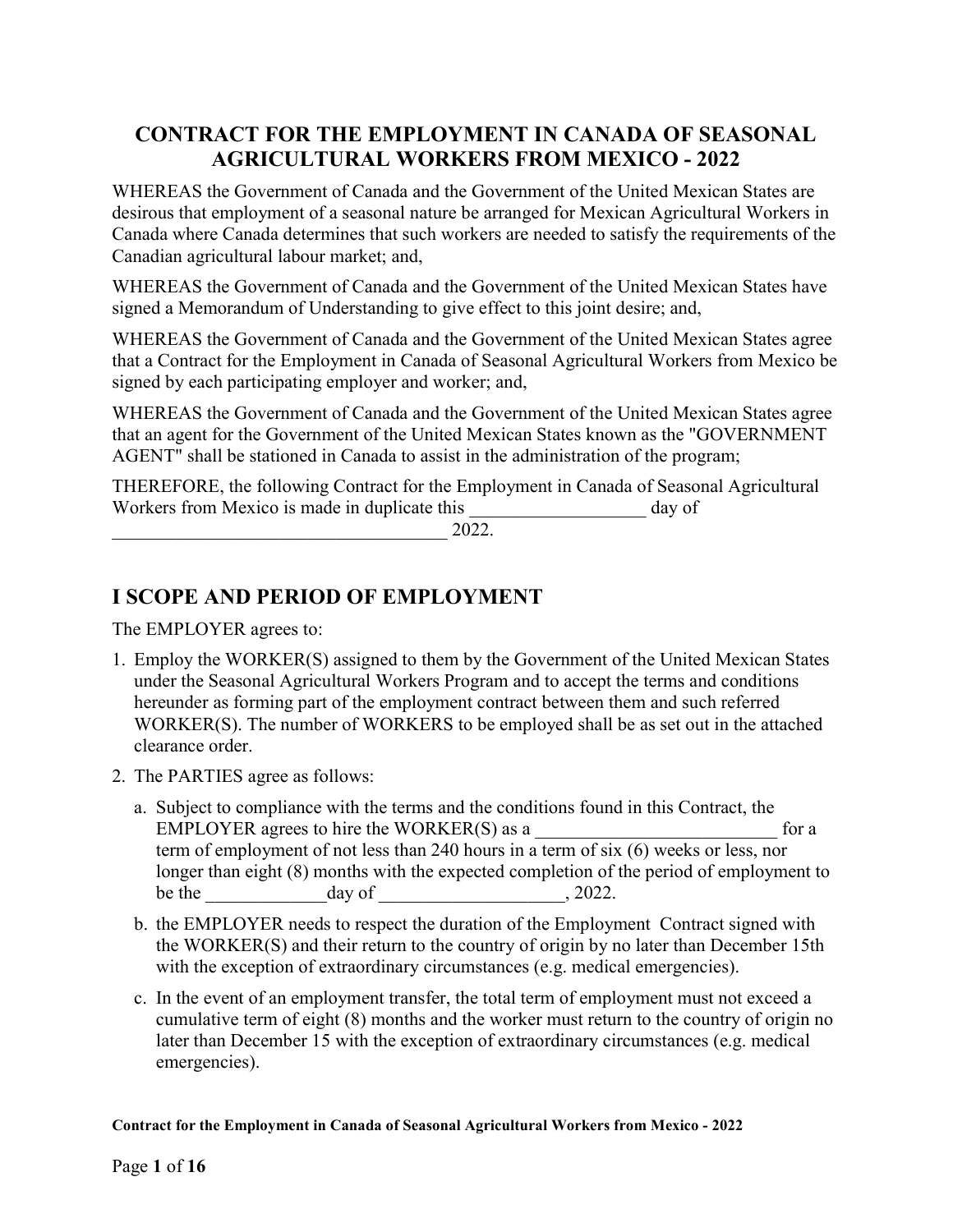- 3. The standard working day is expected to be eight (8) hours, however, to accommodate the cyclical demands of the agricultural industry, the EMPLOYER may request of the WORKER and the WORKER may agree to extend their hours when the situation requires it, and where the conditions of employment involve a unit of pay. Requests for additional hours of work shall be in accordance with the customs of the district and the spirit of the program, giving the same rights to Mexican workers as given to Canadian workers. The urgent working day will be defined by the appropriate Provincial and Territorial labour legislation. WORKERS must not be required to work excessive hours that would be detrimental to their health or safety. As a general principle, the EMPLOYER will endeavor to distribute working hours in a balanced manner over the work term, to the extent possible
- 4. To give the unnamed WORKER a trial period of fourteen (14) actual working days from the date of their arrival at the place of employment. The EMPLOYER shall not discharge the WORKER except for sufficient cause or refusal to work during that trial period.
- 5. The EMPLOYER shall provide the WORKER and the GOVERNMENT AGENT with a copy of rules of conduct, safety discipline and care and maintenance of property in Spanish so that the WORKER may be aware of and observe such rules.
- 6. On arrival at the place of employment, the WORKER agrees to provide to the EMPLOYER a copy of the Contract for the employment in Canada of Seasonal Agricultural Workers from Mexico signed by the WORKER and the GOVERNMENT AGENT. The EMPLOYER agrees to sign the Contract and return it to the WORKER. The WORKER further agrees that the EMPLOYER may make and keep copies of the signed Contract.

# II LODGING, MEALS AND REST PERIODS

### PART A: LODGING

The EMPLOYER agrees to:

- 1. Provide clean, adequate living accommodations to the WORKER at no cost to the WORKER (except in British Columbia where employers can deduct for accommodations). Such living accommodations must meet with and continue to abide by the annual approval of the appropriate GOVERNMENT authority or other accredited bodies responsible for health and living conditions in the province/territory where the WORKER is employed, and the GOVERNMENT AGENT.
- 2. These accommodations must be equipped with laundry facilities including an adequate number of washing machines and, where possible, dryers. Where accommodations are not equipped with laundry facilities, the EMPLOYER must provide weekly transportation to a laundromat at no cost to the WORKER, and will provide the WORKER with \$5 per week towards laundry costs. In the event that the living accommodations are not within the grounds of the farm, the EMPLOYER must provide transportation to and from the workplace.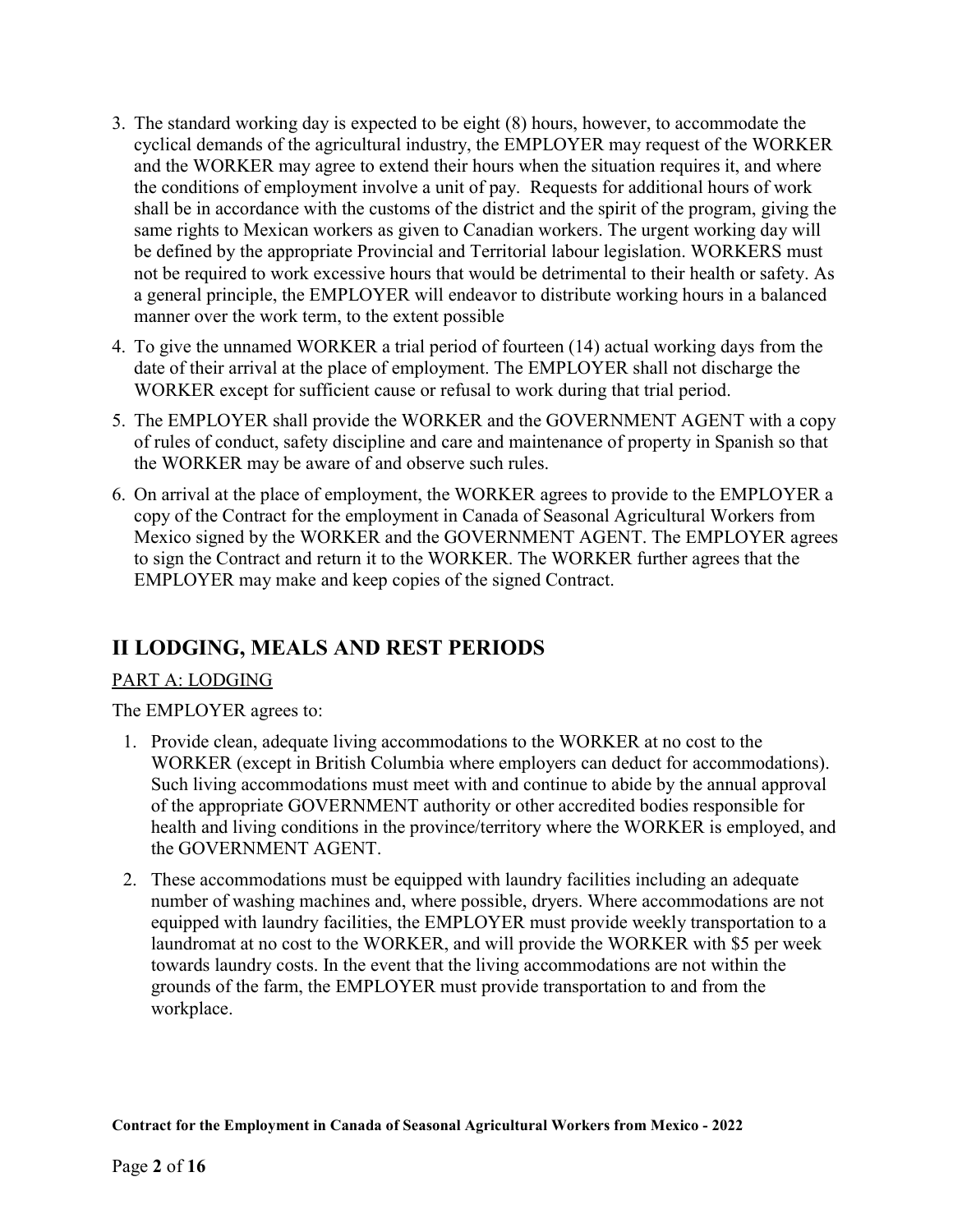#### The WORKER agrees:

- 3. That they:
	- a. shall maintain living quarters furnished to them by the EMPLOYER or their agent in the same safe, hygienic and functional state in which the WORKER received them; and
	- b. realize that the EMPLOYER may, with the approval in writing of the GOVERNMENT AGENT, recover from their wages the cost to the EMPLOYER to maintain the quarters in a safe, hygienic and functional state.

#### For provinces and territories EXCEPT British Columbia:

The EMPLOYER agrees:

4. To provide suitable accommodation to the WORKER, without cost. Such accommodation must meet with the annual approval of the appropriate government authority responsible for health and living conditions in the province/territory where the WORKER is employed. In the absence of such authority, accommodation must meet with the approval of the GOVERNMENT AGENT.

#### The WORKER agrees

5. That the EMPLOYER may deduct from the WORKER'S wages an amount to reflect utility costs in relation to the employment of the WORKER in the provinces of Alberta, Saskatchewan\*, Manitoba, Ontario, New Brunswick, Nova Scotia and Prince Edward Island only. The amount of the deduction is to be \$2.39 Canadian dollars per working day. This amount is adjusted annually beginning January 1, by the consumer price index increase for the months of June 2020 to June 2021 in the provinces allowing the deductions. A working day for the purpose of this deduction is to be such that a WORKER completes a minimum of four (4) hours of work in a given day. Said costs deduction withheld under this provision are to be made for the current pay period only.

\*In Saskatchewan, WORKERS employed by greenhouses and nurseries are exempted from this deduction.

#### For British Columbia ONLY:

The EMPLOYER agrees:

- 6. To provide suitable accommodation to the WORKER. Such accommodation must meet the annual approval of the appropriate government authority responsible for health and living conditions in British Columbia or with the approval of a private housing inspector licensed by the province of British Columbia. In the absence of such authority, accommodation must meet with the approval of the GOVERNMENT AGENT.
- 7. To ensure that reasonable and suitable accommodation is affordably available for the WORKER in the community. If the WORKERS's accommodation is not on the farm, the EMPLOYER will pay any costs for transporting the WORKER to the worksite.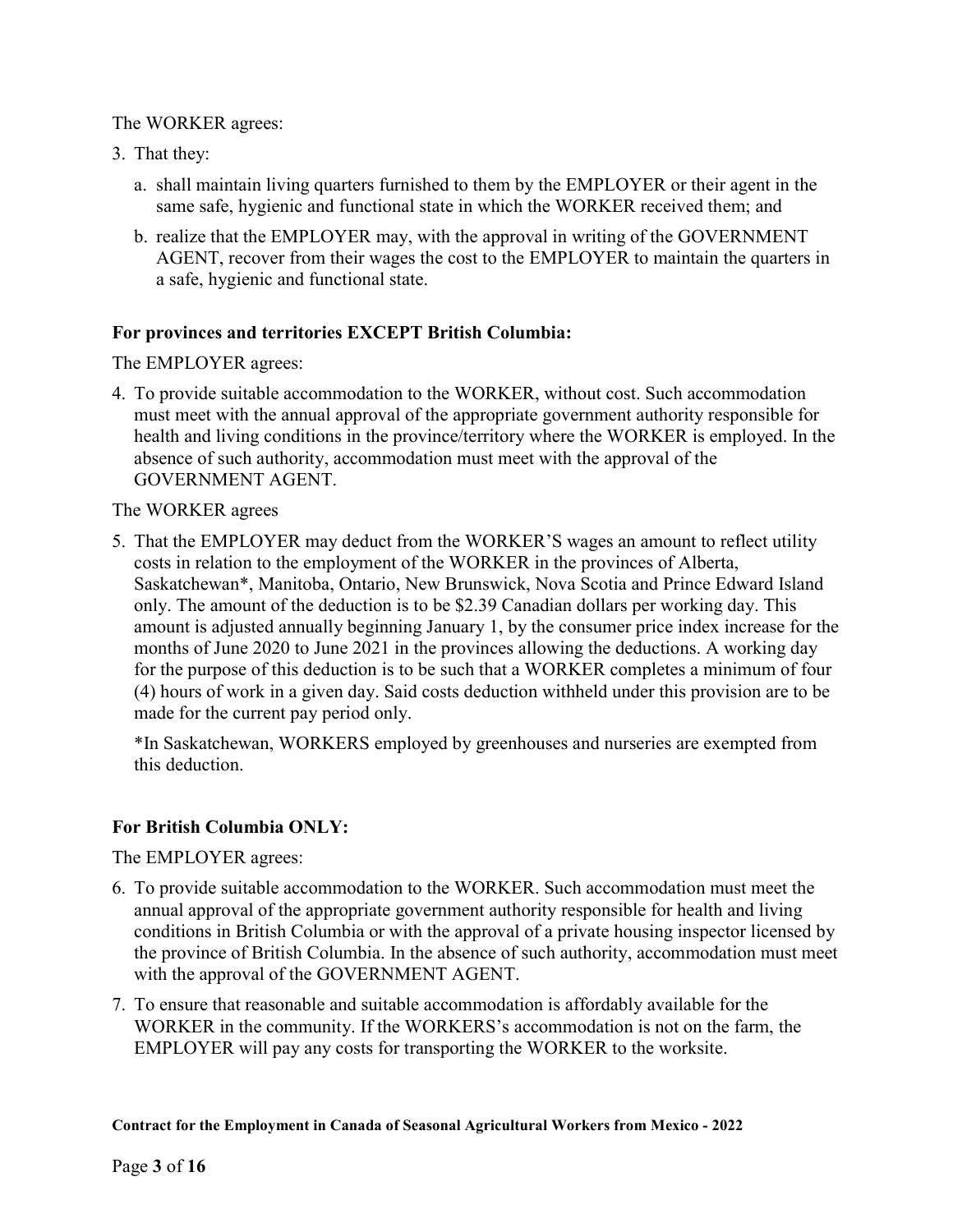- 8. That costs related to accommodation will be paid by the WORKER at a rate of 5.36 per working day\* of the WORKER'S pay from the first day of full employment. The amount paid for accommodation during the WORKER'S stay in Canada is not to exceed \$826.00.
- \* A working day for the purpose of this deduction is to be such that a WORKER completes a minimum of four (4) hours of work in a given day.

#### PART B: MEALS

#### For provinces and territories EXCEPT British Columbia:

9. Where the WORKER and the EMPLOYER agree that the latter provides meals to the WORKER:

The EMPLOYER agrees:

a. to provide reasonable and proper meals for the WORKER

The WORKER agrees:

- b. that the EMPLOYER may deduct from the WORKER'S wages a sum not to exceed \$6.50 per day for the cost of meals provided to the WORKER, provided the WORKER agrees to receive this service from the EMPLOYER, to which end the WORKER must state in writing their agreement, prior to making the first deduction.
- 10. Where the WORKER prepares their own meals, the EMPLOYER agrees to furnish cooking utensils, fuel, and facilities without cost to the WORKER, and to provide a minimum of thirty (30) minutes for meal breaks.

### For British Columbia ONLY

11. Where the WORKER and the EMPLOYER agree that the latter provides meals to the WORKER:

The EMPLOYER agrees:

a. to provide reasonable and proper meals for the WORKER.

The WORKER agrees:

- b. the EMPLOYER will charge the WORKER the sum of \$6.00 per day for one meal, \$9.00 per day for two meals and \$12.00 per day for the cost of three meals provided to the WORKER as long as the meals are prepared by an unrelated third party catering company and the meal plan is reviewed and approved by a qualified nutritionist. The WORKER will have the right, prior or during their employment, to accept or refuse the payroll deduction for this service.
- 12. Where the WORKER prepares their own meals, the EMPLOYER will furnish cooking utensils, fuel, and facilities, without cost to the WORKER, and to provide a minimum of thirty (30) minutes for meal breaks.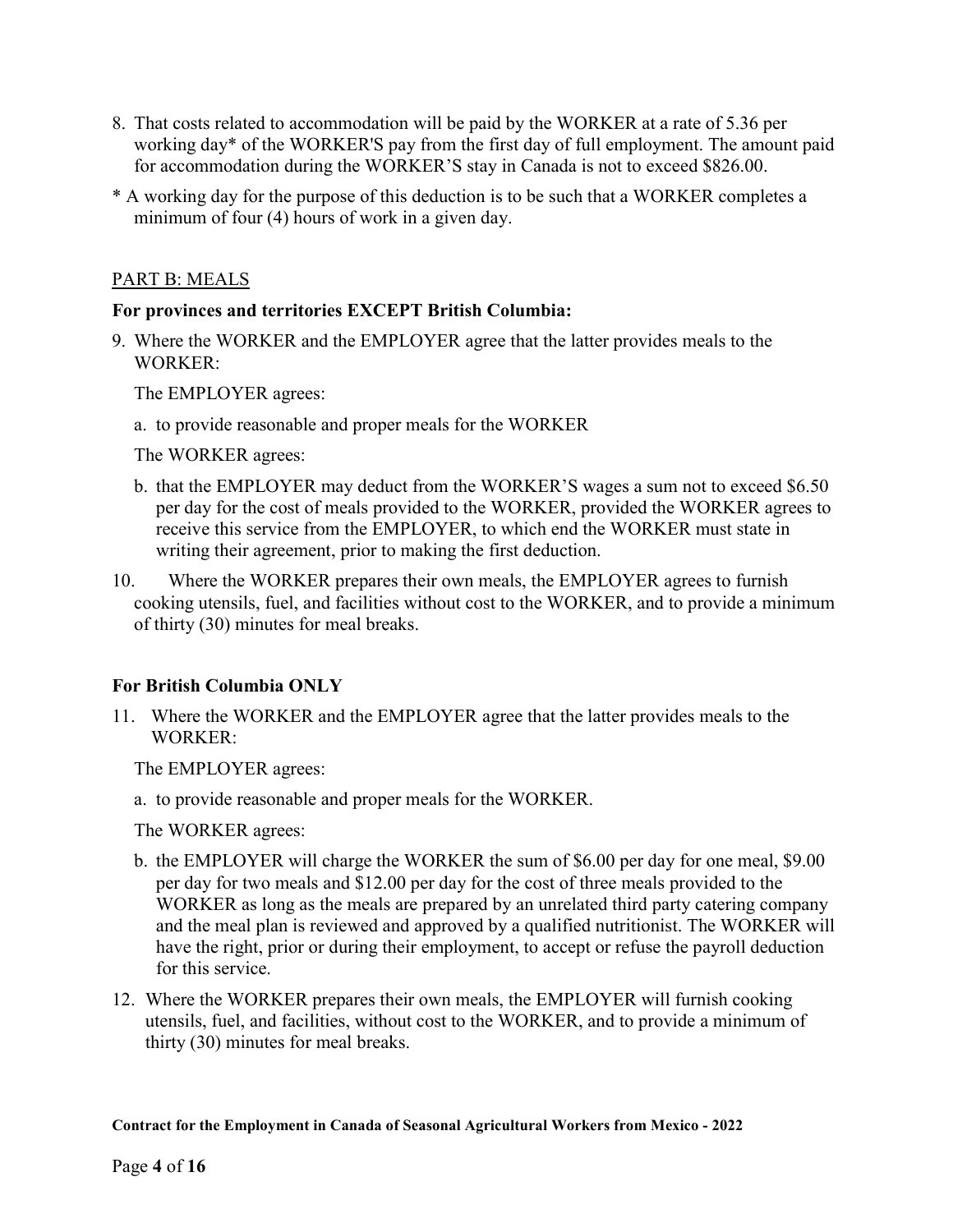#### PART C: REST PERIODS

The EMPLOYER agrees to:

- 13. Provide the WORKER with a meal break and at least two (2) rest periods of ten (10) minutes duration, one such period to be held midmorning and the other midafternoon, paid or not paid, in accordance with provincial/territorial labour legislation.
- 14. For each six (6) consecutive days of work, the WORKER will be entitled to one (1) day of rest, but where the urgency to finish farm work cannot be delayed the EMPLOYER may request the WORKER'S consent to postpone that day until a mutually agreeable date.

### III PAYMENT OF WAGES

The GOVERNMENT AGENT and both PARTIES agree:

1. That in the event the EMPLOYER is unable to locate the WORKER because of the absence or death of the WORKER, the EMPLOYER shall pay any monies owing to the WORKER to the GOVERNMENT AGENT. This money shall be held in trust by the GOVERNMENT AGENT for the benefit of the WORKER. The GOVERNMENT AGENT shall take any or all steps necessary to locate and pay the money to the WORKER or, in the case of death of the WORKER, the WORKER'S lawful heirs.

The EMPLOYER agrees:

- 2. To allow EMPLOYMENT AND SOCIAL DEVELOPMENT CANADA (ESDC)/SERVICE CANADA or its designate access to all information and records necessary to ensure contract compliance.
- 3. That when an EMPLOYER asks a WORKER to drive, the WORKER will be compensated for their time and when WORKERS are required to relocate from one work site to another during the workday, travel time should be included as part of the working hours.
- 4. That the average minimum work week shall be forty (40) hours; and
	- a. that, if circumstances prevent fulfilment of Section III, clause 4, the average weekly income paid to the WORKER over the period of employment is as set out in Section III, clause 4 at the hourly minimum rate; and
	- b. that where, for any reason whatsoever, no actual work is possible, the WORKER, shall receive an advance with a receipt signed by the WORKER to cover personal expenses, the EMPLOYER shall be entitled to deduct said advance from the WORKER'S pay prior to the departure of the WORKER.

### For provinces and territories EXCEPT British Columbia:

The EMPLOYER agrees:

5. That a recognition payment of \$4.00 per week to a maximum of \$128.00 will be paid to WORKERS with five (5) or more consecutive years of employment with the same EMPLOYER, and ONLY where no provincial/territorial vacation pay is applicable. Said recognition payment is payable to eligible WORKERS at the completion of the contract.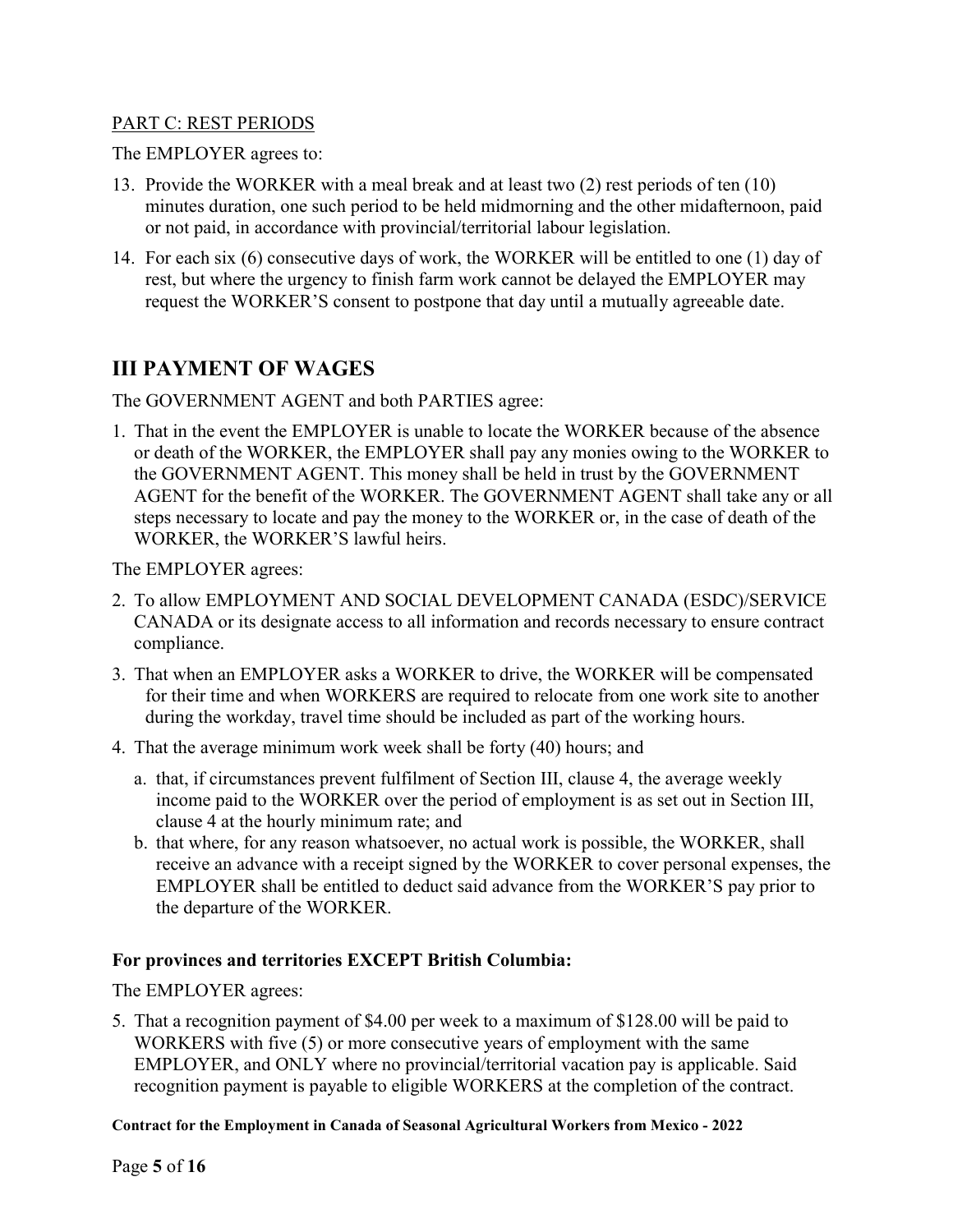- 6. To pay the WORKER at their place of employment weekly wages in lawful money of Canada at a rate at least equal to the following, whichever is the greatest:
	- a. the minimum wage for WORKERS provided by law in the province in which the WORKER is employed;
	- b. the rate determined annually by ESDC to be the prevailing wage rate for the type of agricultural work being carried out by the WORKER in the province in which the work will be done; or
	- c. the rate being paid by the EMPLOYER to the Canadian workers performing the same type of agricultural work.
- 7. In the case of piecework, the WORKERS shall be paid wages at least equivalent to one hour of employment for every hour worked on the harvest.

### For British Columbia ONLY

The EMPLOYER agrees:

- 8. In the case of piecework, the WORKER shall be paid wages at least equivalent to one hour of employment for every hour worked on the harvest.
	- a. The EMPLOYER shall pay the WORKER the approved piece work rate as set out in the "Minimum Piece Rates - Hand harvested crops" published by the B.C. Ministry of Jobs, Tourism and Skills Training for harvesting.
	- b. The EMPLOYER shall pay the WORKER per hour for any period spent performing duties other than harvesting. (This hourly rate shall be no less than the most current minimum wage).

# IV DEDUCTIONS OF WAGES

The WORKER agrees that the EMPLOYER:

- 1. Will make deductions from the wages payable to the WORKER only for the following:
	- a. those employer deductions required to be made under law;
	- b. all other deductions as required pursuant to this contract.

# V HEALTH AND SAFETY OF WORKERS

The EMPLOYER agrees to:

1. Comply with all laws, regulations and by-laws respecting conditions set by competent authority and, in addition, in the absence of any laws providing for payment of compensation to WORKERS for personal injuries received or disease contracted as a result of the employment, shall obtain insurance acceptable to the GOVERNMENT AGENT providing such compensation to the WORKER.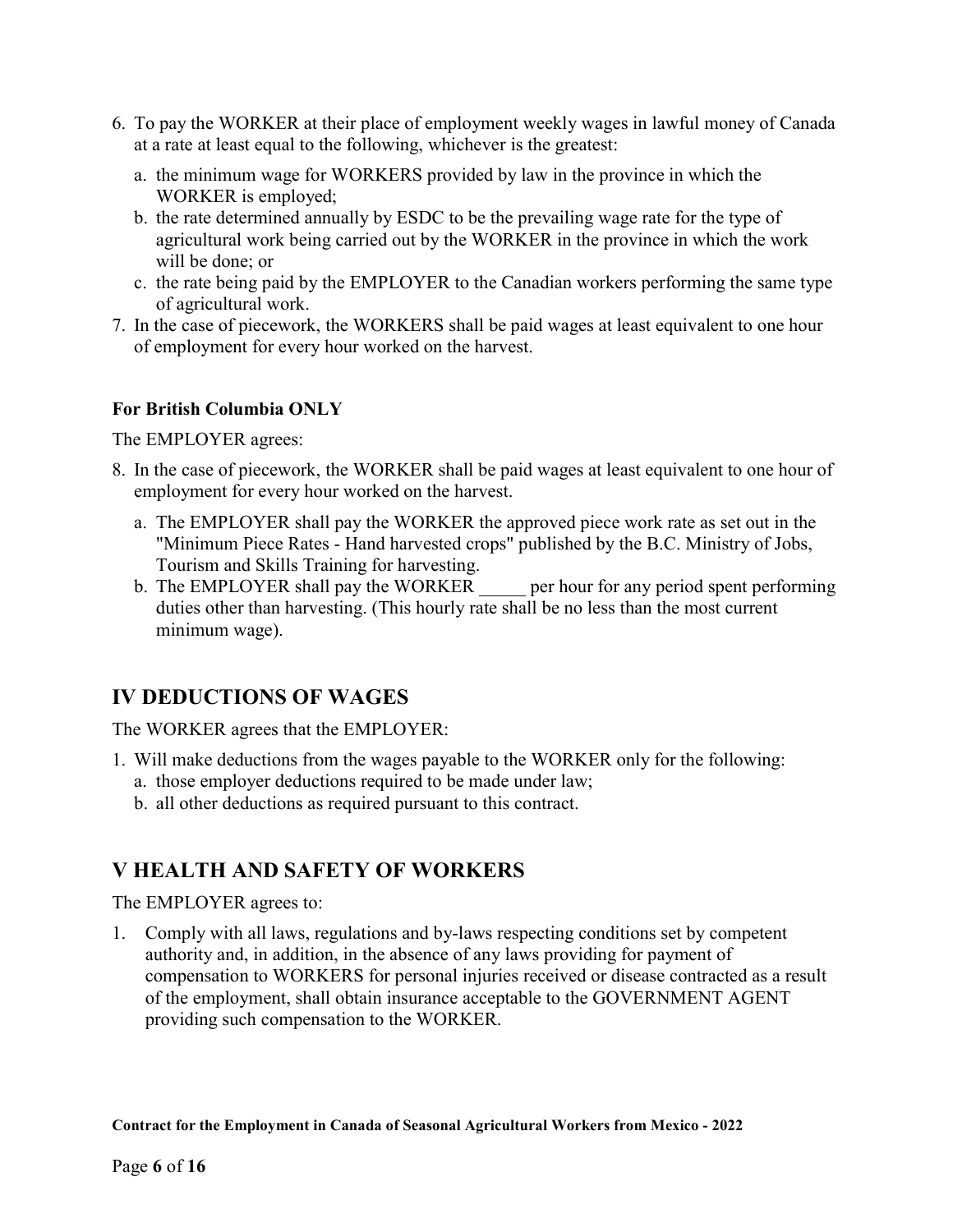- 2. Not require the WORKER to perform job duties for which they have not received training, in accordance with provincial and territorial legislation, and the WORKER may decline to perform said duties, without penalty or consequence of any kind.
- 3. That if a WORKER receives disability compensation due to death or injury resulting in loss of employment, the EMPLOYER will cease to recover standard contract deductions from the WORKER, with the exception of monies advanced to the worker.
- 4. Report to the GOVERNMENT AGENT within twenty-four (24) hours all injuries sustained by the WORKER which require medical attention.

The WORKER agrees that:

- 5. The EMPLOYER can deduct the cost of non-occupational medical coverage by way of regular payroll deduction at a premium rate of \$1.05 per day per WORKER.
- 6. The EMPLOYER shall remit on a monthly basis directly to the insurance company engaged by the Government of Mexico the total amount of insurance premium as invoiced by the insuring company. Such amount will be recovered by the EMPLOYER with the deduction made to the WORKER'S wages according to Section V, clause 1. In the case where the WORKER leaves Canada before the employment contract has expired, the EMPLOYER will be entitled to recover any unused portion of the insurance premium from the insurance company.
- 7. The WORKER will report to the EMPLOYER and the GOVERNMENT AGENT, within twenty-four (24) hours, all injuries sustained which require medical attention.
- 8. The coverage for insurance shall include:
	- a. the expenses for non-occupational medical insurance which include accident, sickness, hospitalization and death benefits;
	- b. any other expenses that might be looked upon under the contract between the Government of Mexico and the insurance company to be of benefit to the WORKER.
- 9. If the WORKER dies during the period of employment, the EMPLOYER shall notify the GOVERNMENT AGENT and, if the WORKER's life insurance policy does not cover burial and/or repatriation of the body, upon receipt of instructions from the GOVERNMENT AGENT, either:
	- a. provide suitable burial; or
	- b. remit to the GOVERNMENT AGENT a sum of money which shall represent the costs that the EMPLOYER would have incurred under Section V, clause 9a, in order that such monies be applied towards the costs undertaken by the Government of Mexico in having the WORKER returned to their relatives in Mexico.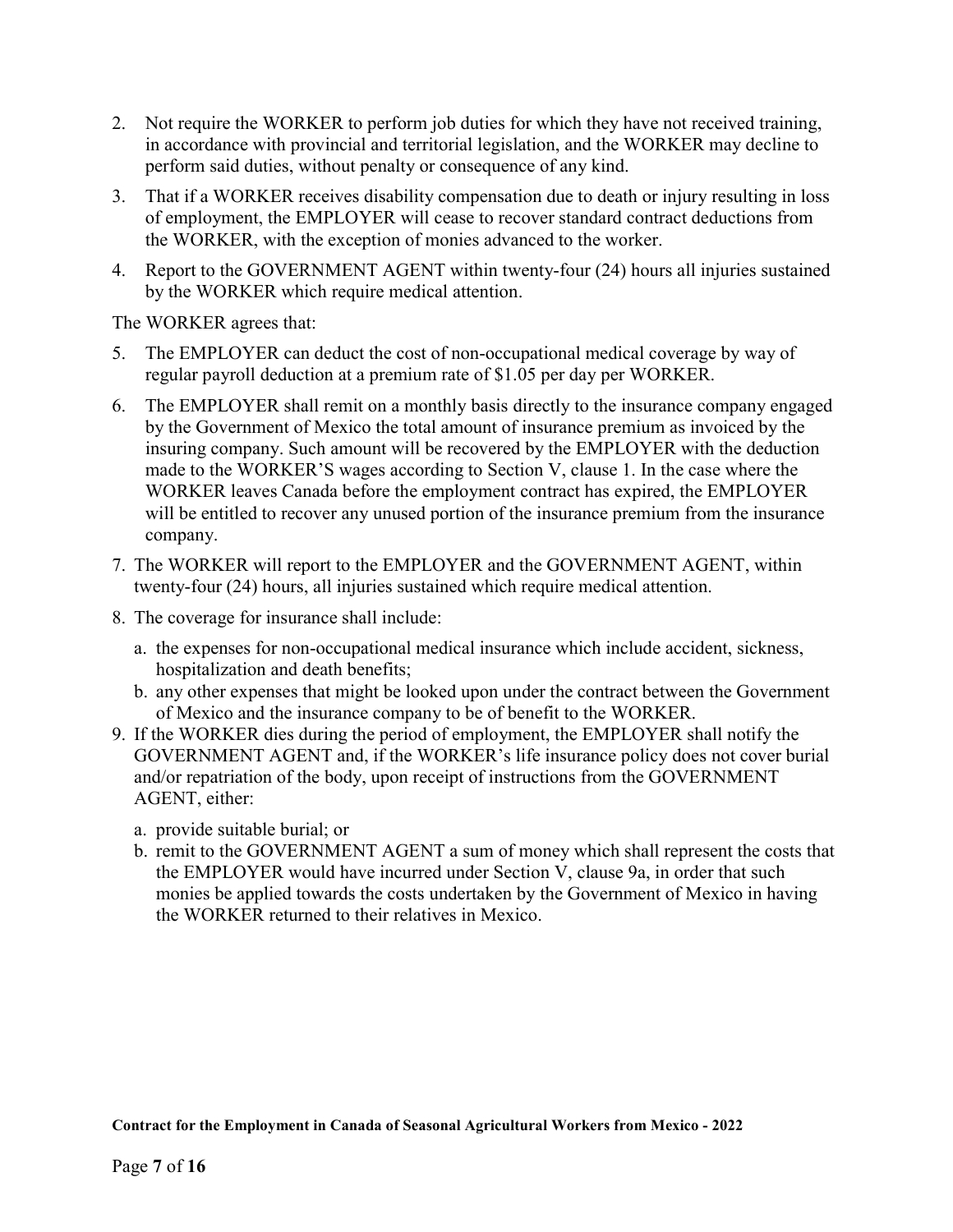# VI MAINTENANCE OF WORK RECORDS AND STATEMENT OF EARNINGS

The EMPLOYER agrees to:

- 1. Maintain and forward to the GOVERNMENT AGENT proper and accurate records of hours worked and wages paid and submit those records to the GOVERNMENT AGENT upon request within seven (7) days.
- 2. Provide to the WORKER a clear statement of earnings and deductions with each pay.

The WORKER agrees that:

3. The EMPLOYER may pay the WORKER in advance so the WORKER can purchase food and/or personal items. The EMPLOYER and WORKER must agree to this pay advance in writing, and the EMPLOYER must make payroll deductions according to federal and provincial legislation. The EMPLOYER can recover the net pay advanced during the first six (6) weeks of employment. In the event the WORKER leaves the place of employment prior to completing six (6) weeks of work, the EMPLOYER shall deduct the full remaining balance from the WORKER'S final pay. These deductions will be reflected on the WORKER'S pay stub.

## VII TRAVEL AND RECEPTION ARRANGEMENTS

The EMPLOYER agrees to:

- 1. Pay to the travel agent the cost of two-way air transportation of the WORKER for travel from Mexico City to Canada by the most economical means.
- 2. Make arrangements:
	- a. to meet or have the worker's agent meet and transport the WORKER from the point of arrival in Canada to the place of employment and, upon termination of their employment to transport the WORKER to the starting point of their air travel to depart Canada; and
	- b. to inform and obtain the consent of the GOVERNMENT AGENT to the transportation arrangements required in Section VII, clause 2a.

The contracting PARTIES agree:

- 3. In the event that at the time of departure a named worker is unavailable to travel the EMPLOYER agrees, unless otherwise stipulated in writing on the request form, to accept a substitute WORKER.
- 4. That the WORKER will pay the cost of the work permit processing fee directly to Immigration, Refugees and Citizenship Canada. The EMPLOYER may not recover any costs related to the work permit fee.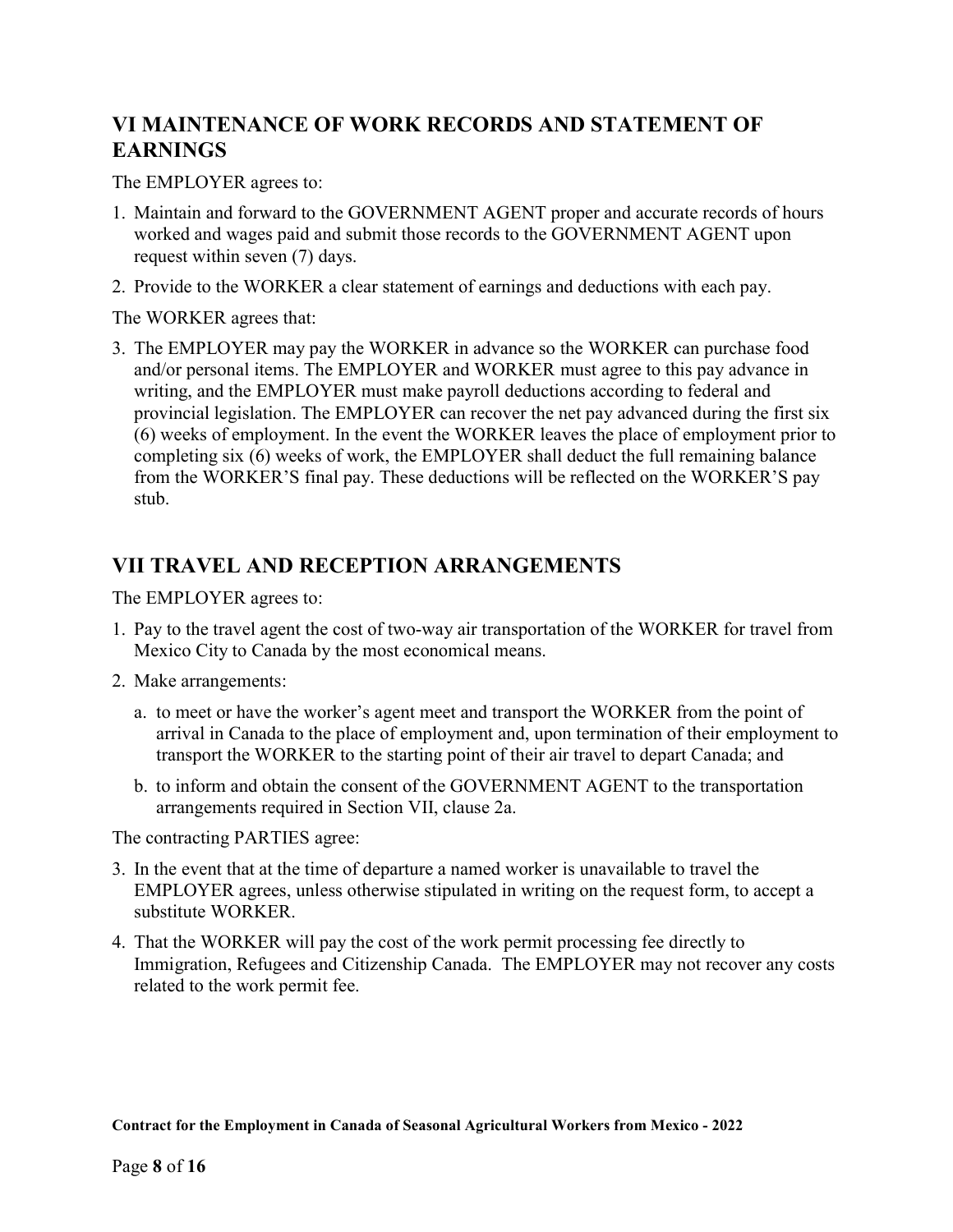#### For provinces and territories EXCEPT British Columbia:

The WORKER agrees to:

- 5. Pay to the EMPLOYER costs related to air travel as follows:
	- a. The EMPLOYER may deduct up to 50% of the actual cost of air travel (i.e. from Mexico City to Canada and back) over the period of employment only and is not to exceed the maximum amounts set out in the chart below:

| <b>Airport / City / Province</b>    | <b>Maximum amount that</b><br>can be deducted |
|-------------------------------------|-----------------------------------------------|
| <b>Charlottetown</b> , PEI          | \$639.00                                      |
| Halifax, NS                         | \$639.00                                      |
| Fredericton, Moncton or St-John, NB | \$639.00                                      |
| St. John's, NL                      | \$675.00                                      |
| Montreal, QC                        | \$655.00                                      |
| Ottawa, ON                          | \$572.00                                      |
| Toronto, ON                         | \$536.00                                      |
| Winnipeg, MB                        | \$750.00                                      |
| Calgary, AB                         | \$631.24                                      |
| Regina / Saskatoon, SK              | \$651.24                                      |
| Vancouver, BC                       | Not applicable                                |

- b. Cost related to air travel will be recovered by way of regular payroll deductions at a rate of ten (10) percent of the WORKER'S gross pay from the first day of full employment.
- c. The employer will provide the worker with a receipt for the cost of travel, and will reimburse the worker if the worker has paid in excess of 50% of the airfare.
- 6. Where a federal/provincial/territorial agreement on the selection of foreign workers exists with associated cost recovery fees, the cost of such provincial/territorial fees will be reimbursed to the EMPLOYER from the WORKER'S final vacation pay cheque.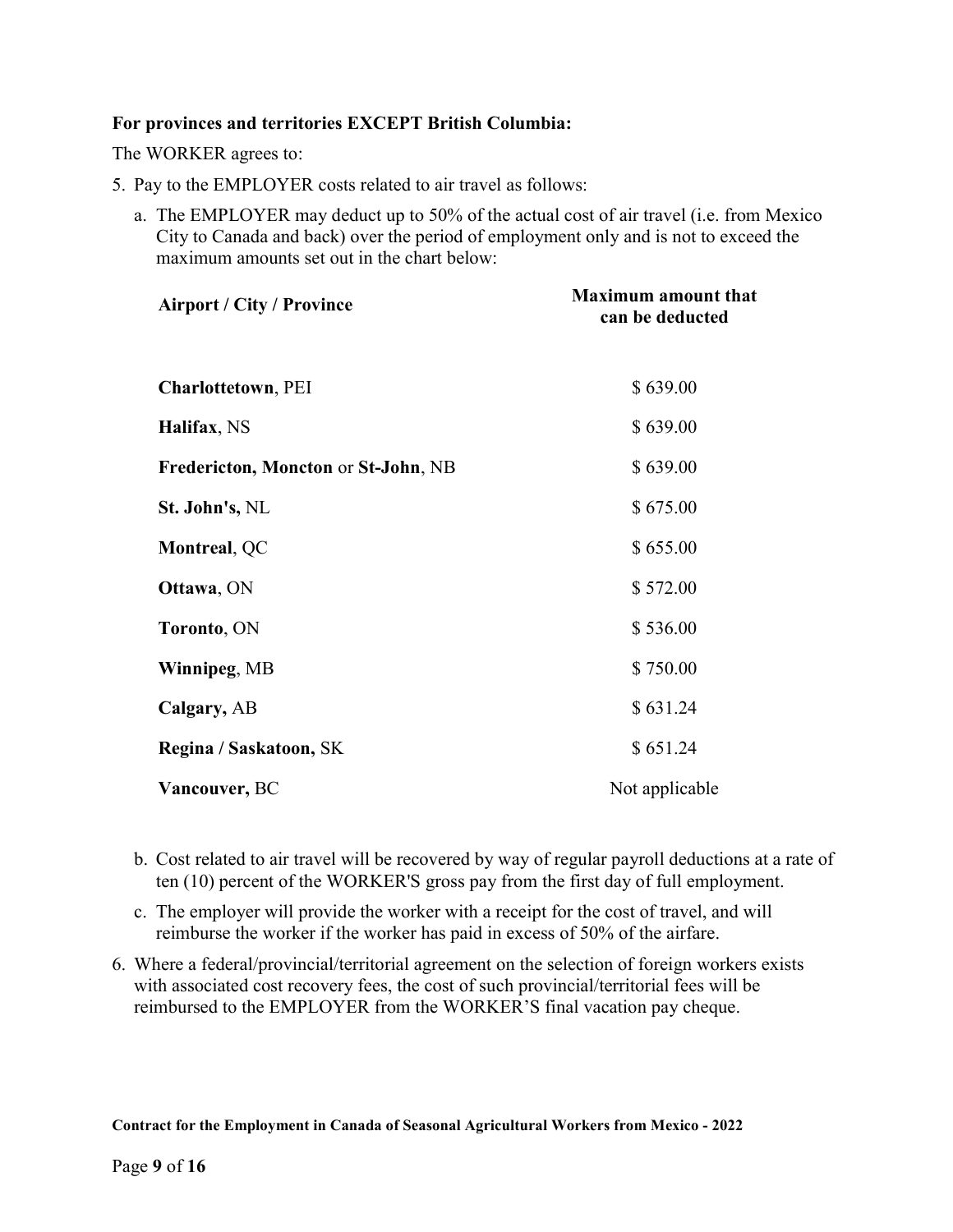### For British Columbia ONLY:

The EMPLOYER agrees:

7. To pay to the travel agent the cost of two-way air transportation of the WORKER for travel from Mexico City to Canada by the most economical means.

# VIII OBLIGATIONS OF THE EMPLOYER

The EMPLOYER acknowledges and agrees:

- 1. That the WORKER shall not be moved to another area of employment or transferred or assigned to another EMPLOYER without the consent of the WORKER and the prior approval in writing of ESDC/SERVICE CANADA and the GOVERNMENT AGENT.
- 2. That the WORKERS approved under the Seasonal Agricultural Workers Program are authorized by their work permit only to perform agricultural labour for the EMPLOYER to whom they are assigned. Any person who knowingly induces or aids a foreign worker, without the authorization of ESDC/SERVICE CANADA, to perform work for another person or to perform non-agricultural work outside the scope of the Labour Market Impact Assessment (LMIA), is liable on conviction to a penalty up to \$50,000 or two (2) years imprisonment or both under the Immigration and Refugee Protection Act S 124(1)(C) and 125.
- 3. To provide:
	- a. WORKERS with a uniform for work, when required by the EMPLOYER, and, where permitted by provincial/territorial Labour Standards, the cost will be shared at 50% between the EMPLOYER and the WORKER.
	- b. WORKERS with safety training, including operating machinery and tools, at no cost to the WORKER to ensure that the WORKER can perform their duties safely.
	- c. WORKERS handling chemicals, including pesticides and/or operating machinery and tools, with personal protective equipment in accordance to Provincial/Territorial legislation, at no cost to the WORKER. The EMPLOYER will ensure Re-Entry Intervals are followed by the WORKER, as prescribed by the label of the pesticide, and in accordance with Provincial/Territorial legislation and the Pest Control Products Act.
- 4. The EMPLOYER shall take the WORKER to obtain health coverage according to approved provincial/territorial regulations.
- 5. The EMPLOYER agrees to provide existing housing at no cost to the WORKER during the time in which the WORKER must wait in Canada between the end of the WORKER's employment contract and the day of the WORKER's return flight to Mexico.
- 6. To be responsible for transportation to and from a hospital or clinic whenever the WORKER needs medical attention. The Consulate will work in partnership with the employer to ensure proper medical attention is provided to the WORKER in a timely fashion. With respect to work-related injuries, the EMPLOYER shall take the WORKER (if required) to the closest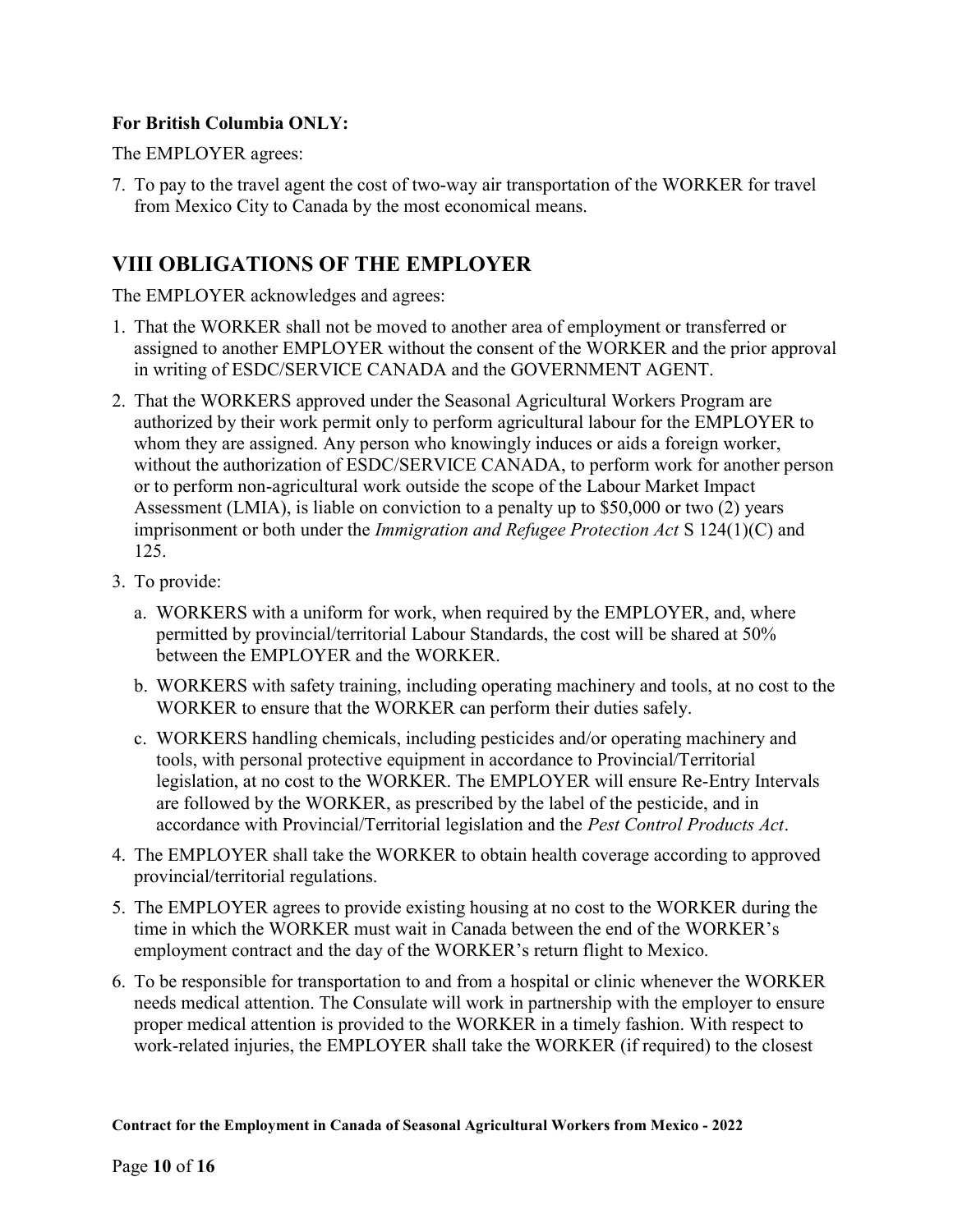hospital or clinic, or the EMPLOYER shall pay for such transportation if he is unable to take the worker to receive medical attention.

7. In the absence of compensation for lack of work at the end of the contract and in order to avoid days of labour unproductivity of workers prior to their return to Mexico, the maximum waiting period should not be greater than 96 hours.

#### For British Columbia ONLY

8. To provide the WORKER with a uniform for work, when required by the EMPLOYER, at no cost to the WORKER.

### IX OBLIGATIONS OF THE WORKER

The WORKER agrees:

- 1. To work during the term of employment under the supervision and direction of the EMPLOYER and to perform the duties of the agricultural work requested in an efficient manner.
- 2. To obey and comply with all rules set down by the EMPLOYER relating to the safety, discipline, care and maintenance of property.
- 3. To not work for any other person without the approval of ESDC/SERVICE CANADA, the GOVERNMENT AGENT and the EMPLOYER, except in situations arising by reason of the EMPLOYER'S breach of this contract and where alternative arrangements for employment are made under Section X, clause 6.
- 4. To return promptly to Mexico upon completion of the authorized work period.
- 5. To submit/file their tax return. The WORKER shall provide the EMPLOYER with the contact information, before the end of the contract, for the tax preparation office or firm that will be responsible for preparing and submitting the tax return.

#### For provinces and territories EXCEPT British Columbia

The WORKER agrees:

6. To work and reside at the place of employment or at such other place as the EMPLOYER, with the approval of the GOVERNMENT AGENT, may require.

### For British Columbia ONLY

The WORKER agrees:

7. To work at the place of employment.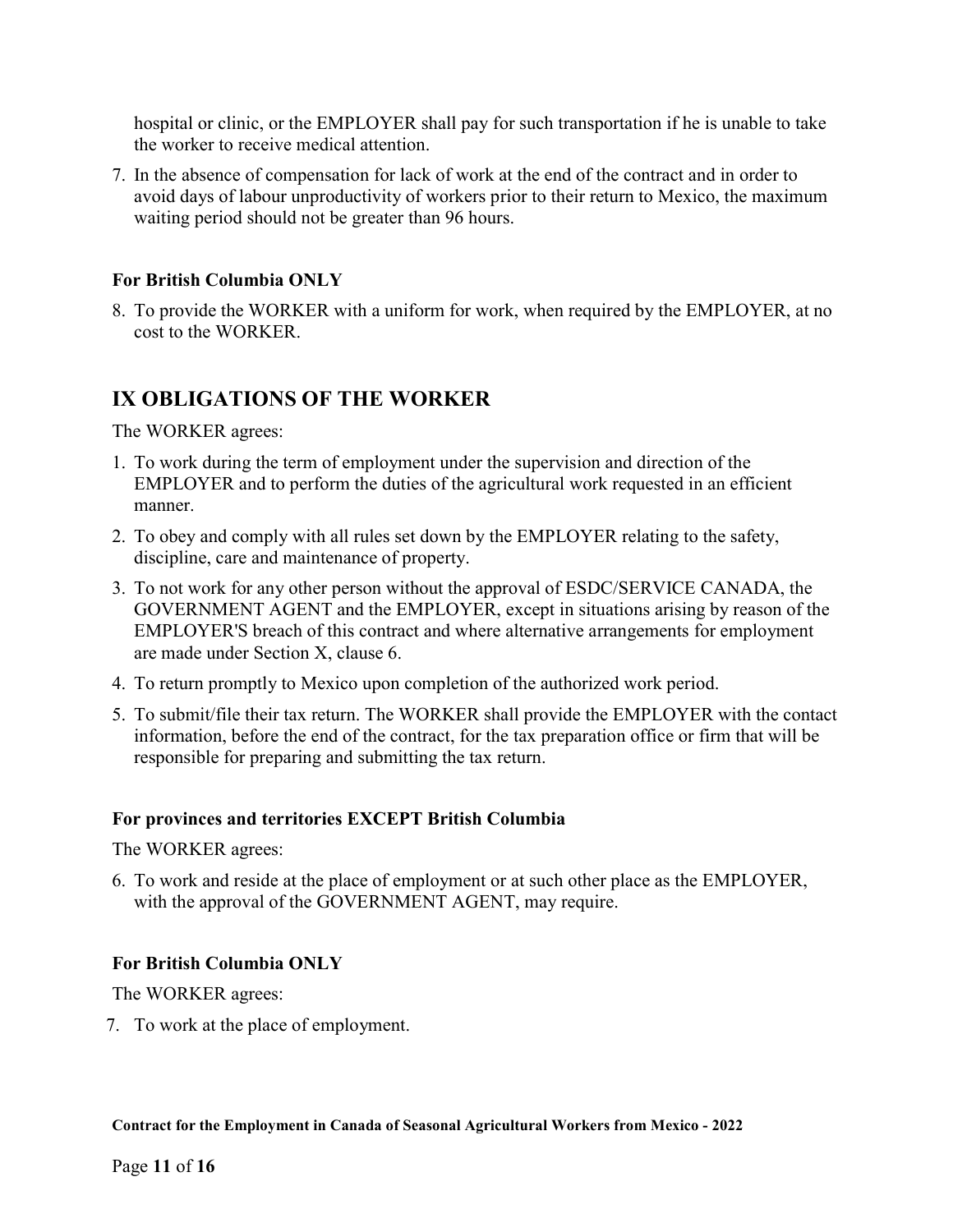# X EARLY CESSATION OF EMPLOYMENT

- 1. If the WORKER has to return to Mexico due to medical reasons, which are verified by a Canadian doctor, the EMPLOYER shall pay reasonable transportation and subsistence expenses. Where the WORKER`s return home is necessary due to a physical or medical condition which was present prior to the WORKER'S arrival in Canada, the Government of Mexico will pay the full cost of the WORKER`S return.
- 2. Following completion of the trial period of employment by the WORKER, the EMPLOYER, after consultation with the GOVERNMENT AGENT, shall be entitled for non-compliance, refusal to work, or any other sufficient reason stated in this contract, to prematurely cease the WORKER'S employment and must notify the worker a minimum of seven (7) days prior to dismissal except when the dismissal is for cause requiring immediate removal and done in consultation with the Government Agent.

### For provinces and territories EXCEPT British Columbia

- 3. Failing any attempts to transfer the WORKER as per section XI, and at the WORKER`s request to return home, the cost of the WORKER`s return trip to Mexico shall be paid as follows:
	- a. if the WORKER was requested by name by the EMPLOYER, the full cost of return shall be paid by the EMPLOYER;
	- b. if the WORKER was selected by the Government of Mexico and 50% or more of the term of the contract has been completed, the full cost of returning the WORKER will be the responsibility of the WORKER;
	- c. if the WORKER was selected by the Government of Mexico and less than 50% of the term of the contract has been completed, the full cost of the returning flight will be the responsibility of the WORKER. In the event of insolvency of the WORKER, the Government of Mexico, through the GOVERNMENT AGENT will reimburse the EMPLOYER for the unpaid amount of the return flight.
- 4. The parties agree that:
	- a. If the WORKER returns to Mexico due to personal and/or domestic circumstances, the WORKER shall be responsible for the full cost of their return to Mexico.
	- b. If the WORKER wants to return to Canada to finish their contract after attending the personal circumstances in Mexico, with previous authorization from the EMPLOYER and the GOVERNMENT AGENT, it is considered a DOUBLE ARRIVAL and the WORKER is responsible for the full cost of his return to Canada.
	- c. If the EMPLOYER, in agreement with the WORKER and the GOVERNMENT AGENT arrange a DOUBLE ARRIVAL for operational needs of the farm, the EMPLOYER is responsible for the full cost of the return ticket Canada-Mexico-Canada for the WORKER.
- 5. The EMPLOYER cannot continue recovering the costs incurred through the cheques issued to the WORKERS by the insurance companies.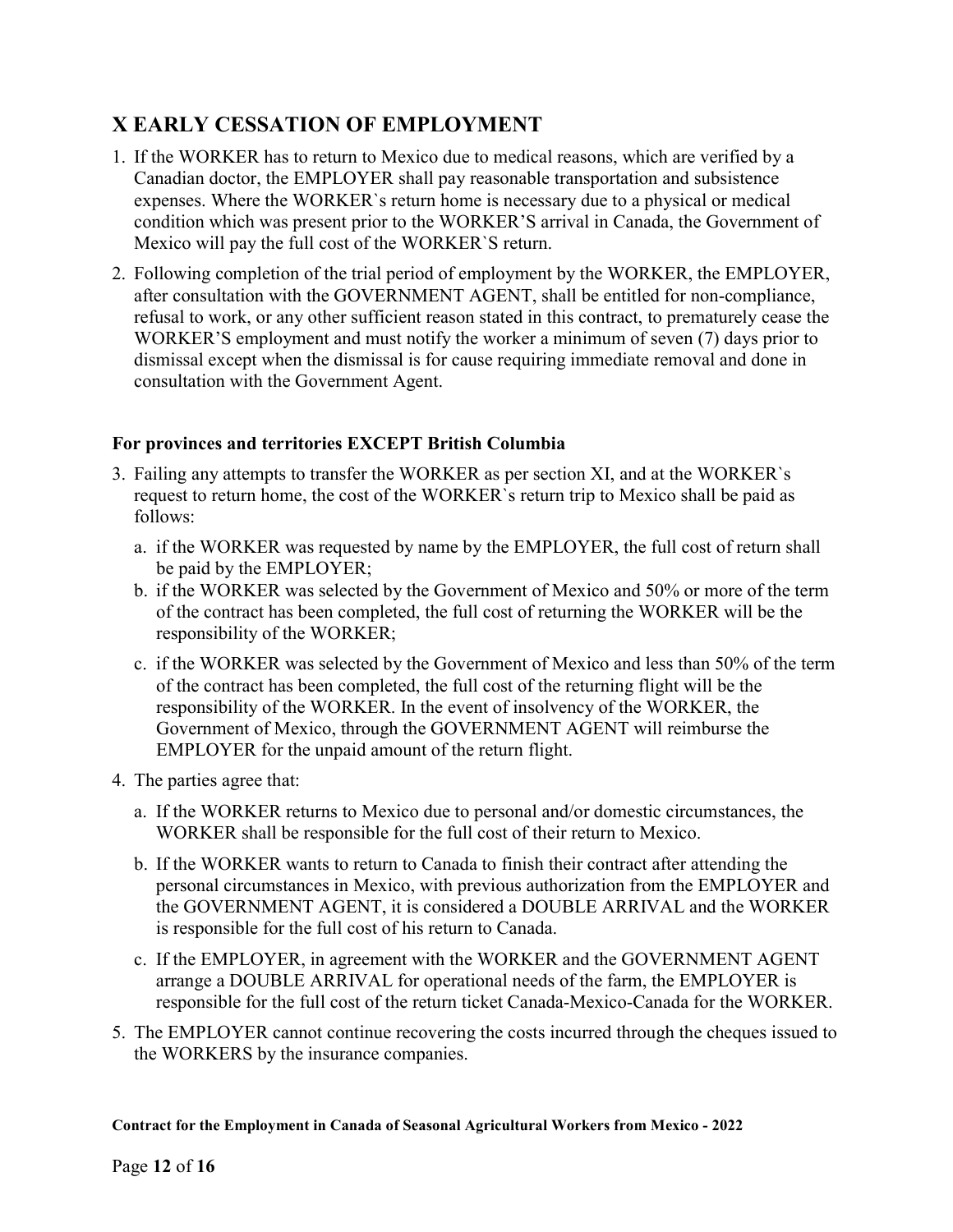6. That if it is determined by the GOVERNMENT AGENT, after consultation with ESDC/SERVICE CANADA that the EMPLOYER has not satisfied their obligations under this contract, the contract will be rescinded by the GOVERNMENT AGENT on behalf of the WORKER, and if alternative agricultural employment cannot be arranged through ESDC/SERVICE CANADA for the WORKER in that area of Canada, the EMPLOYER shall be responsible for the full costs of returning the WORKER to Mexico City, Mexico; and if the term of employment as specified in Section I, clause 2, is not completed and employment is terminated under Section X, clause 6, the WORKER shall receive from the EMPLOYER a payment to ensure that the total wages paid to the WORKER is not less than that which the WORKER would have received if the minimum period of employment had been completed.

### For British Columbia Only

7. The EMPLOYER is responsible for the cost of two-way airfare for the WORKER, regardless of any early termination of the contract, whether by EMPLOYER or WORKER, and for any reason.

# XI TRANSFER OF WORKERS

In the case of transferred workers, the TRANSFERRING EMPLOYER and RECEIVING EMPLOYER agree that:

- 1. For a WORKER transfer to take place:
	- a. The WORKER does not need to seek a new work permit, provided the WORKER has a valid work permit and has not completed eight (8) months of employment.
	- b. The RECEIVING EMPLOYER must be a SAWP EMPLOYER with a positive transfer LMIA received in writing from ESDC/SERVICE CANADA prior to the transfer of the WORKER.
	- c. All parties, including the WORKER, TRANSFERRING EMPLOYER, RECEIVING EMPLOYER and GOVERNMENT AGENT in Canada must agree to the transfer.
- 2. In the case of a TRANSFERRED WORKER, the term of employment shall consist of a cumulative term of not less than 240 hours.
- 3. The RECEIVING EMPLOYER shall be provided by the SENDING EMPLOYER at the time of transfer an accurate record of earnings and deductions to the date of transfer, noting that the record needs to clearly state what, if any, deductions can still be recovered from the WORKER.
- 4. Following completion of the seven (7) day trial period and no later than ten (10) days of employment, the RECEIVING EMPLOYER will provide the GOVERNMENT AGENT with written confirmation of the name(s), identity code(s), actual date of transfer and anticipated end date of employment for all TRANSFERRED WORKERS. EMPLOYERS in Ontario, Quebec, and Atlantic Canada will provide this information to their designated Third Party.
- 5. The GOVERNMENT AGENT is responsible for notifying the supplementary medical insurance company of the worker transfer.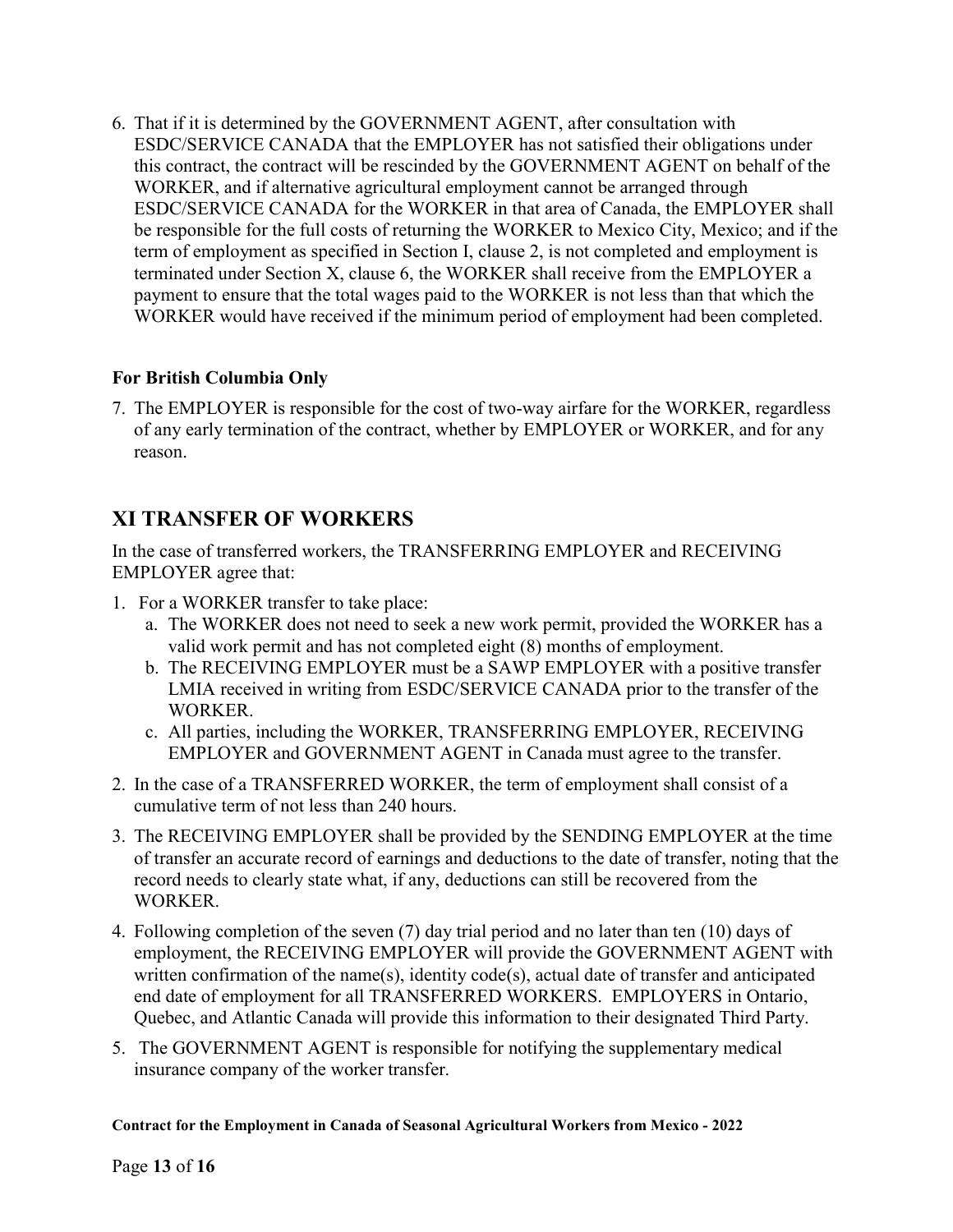#### For provinces and territories EXCEPT British Columbia

- 6. The airfare and visa costs may be deducted from the WORKER one time only. The transfer of a WORKER does not give rise to a double deduction for these items.
- 7. An EMPLOYER shall, upon requesting the transfer of a WORKER, give a trial period of seven (7) actual working days from the date of the WORKER's arrival at the place of employment. Effective the eight (8th) working day, such a WORKER shall be deemed to be a "NAMED WORKER" and Section X, clause 3 will apply.
- 8. If a TRANSFERRED WORKER is not suitable to perform the duties assigned by the RECEIVING EMPLOYER within the seven (7) days trial period, the EMPLOYER shall return the WORKER to the previous EMPLOYER and that EMPLOYER will be responsible for the repatriation cost of the WORKER.
- 9. In the case of a TRANSFERRED WORKER, the RECEIVING EMPLOYER agrees to pay the travel agent in advance the cost of one-way air transportation of the WORKER between Canada and Mexico by the most economical means as expressed in the Memorandum of Understanding.
- 10. In the case of a TRANSFERRED WORKER, the second EMPLOYER may continue to make deductions in expenses associated with the program, starting from the aggregate amount deducted by the first EMPLOYER, without exceeding the amounts indicated in Section VII, clause 5.

### For British Columbia ONLY

- 11. An EMPLOYER shall, upon requesting the transfer of a WORKER, give a trial period of seven (7) actual working days from the date of the WORKER's arrival at the place of employment. Effective the eight (8th) working day, such a WORKER shall be deemed to be an employee of that EMPLOYER.
- 12. Where the WORKER becomes a TRANSFER WORKER, within the meaning of Section XI, clause 2, the second EMPLOYER is responsible for the return airfare of the WORKER.
- 13. In the case of a TRANSFERRED WORKER, the second EMPLOYER may continue to make deductions in expenses associated with the program, starting from the aggregate amount deducted by the first EMPLOYER, without exceeding the amounts indicated in Section II.

# XII MISCELLANEOUS

- 1. In the event of fire, the EMPLOYER will bear 1/3 of the replacement cost of the WORKER'S personal property, up to a maximum of \$650.00.
- 2. The WORKER and the EMPLOYER agree that any personal information held by the Federal Government of Canada and the Government of the Province/Territory in which the work is performed may be released to ESDC/SERVICE CANADA, to Immigration, Refugees and Citizenship Canada, to the GOVERNMENT AGENT of Secreteria del Trabajo y Prevision Social and Secretaria de Relaciones Exteriores, to the Foreign Agricultural Resource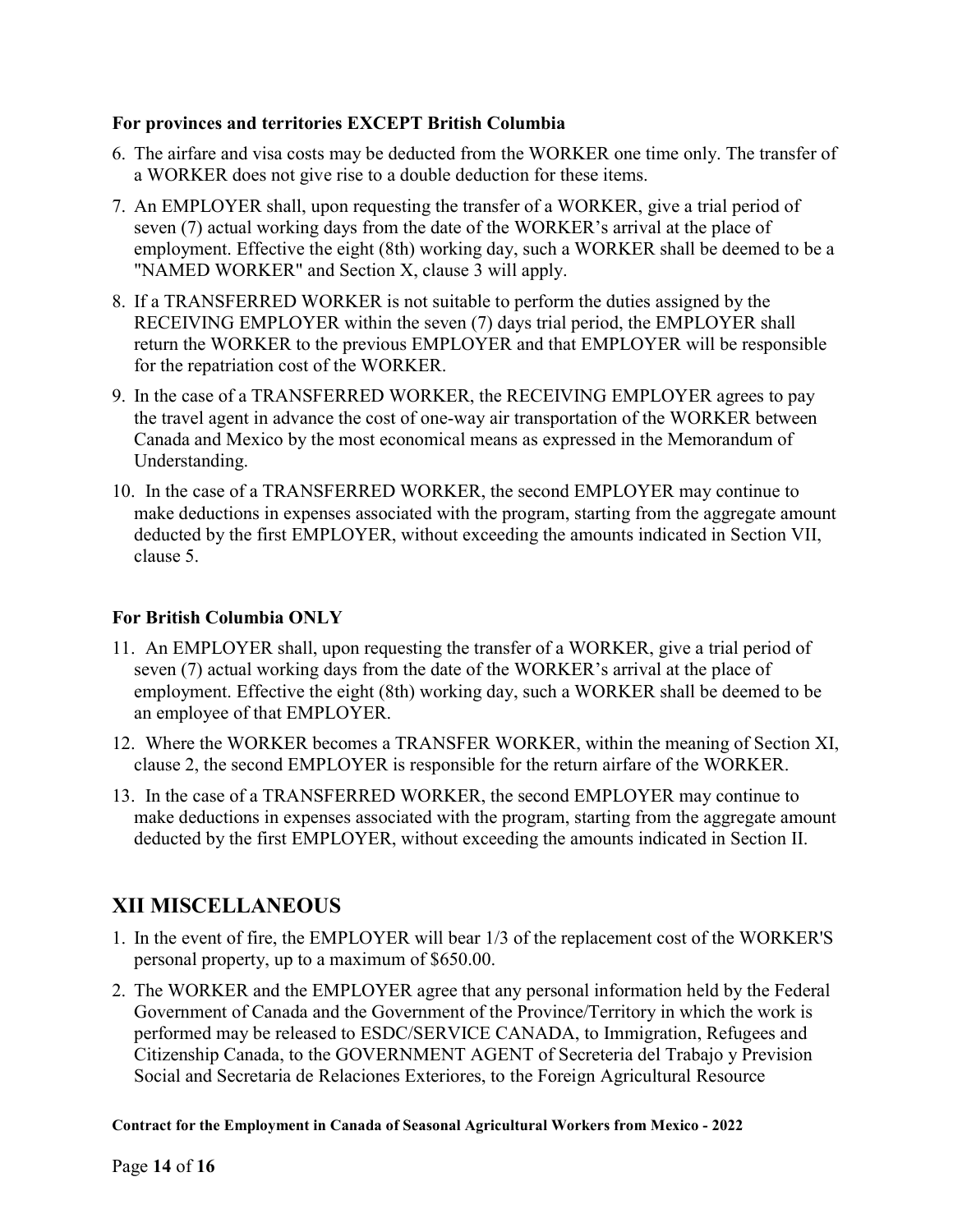Management Service (FARMS), to the Fondation des entreprises en recrutement de maind'oeuvre agricole étrangère (FERME), to the Western Agriculture Labour Initiative (WALI) and to the Insurance Company designated by the GOVERNMENT AGENT. Information shared must be necessary to facilitate the operation of the Seasonal Agricultural Workers Program.

The consent of the WORKER to the release of information includes, but is not restricted to:

- a. information held under the Employment Insurance Act, (including the WORKER'S Social Insurance Number);
- b. any health, social service or accident compensation related information held by the government of the province/territory in which the work is performed, including any unique alpha-numerical identifier used by any province/territory;
- c. Medical and health information and records which may be released to Immigration, Refugees and Citizenship Canada as well as the Insurance Company designated by the GOVERNMENT AGENT.
- 3. That the contract shall be governed by the laws of Canada and of the province/territory in which the WORKER is employed. French, English and Spanish versions of this contract have equal force.
- 4. This contract may be executed in any number of counterparts, in the language of the signatory's choice, with the same effect as if all the PARTIES signed the same document. All counterparts shall be construed together, and shall constitute one and the same contract.
- 5. The PARTIES agree that no term or condition of this contract shall be superseded, suspended, modified or otherwise amended, in any way, without the express written permission of the competent Canadian and Mexican authorities, as well as the EMPLOYER and the WORKER.
- 6. The PARTIES agree that this contract is complete and absolute and that any purported addendums to this contract must adhere to Section XII, Clause 5.

### For provinces and territories EXCEPT British Columbia

7. Upon request of the WORKER, the GOVERNMENT AGENT agrees to assist the WORKER and the EMPLOYER with the completion of the necessary parental benefit forms.

### DATE:

EMPLOYEE'S SIGNATURE:

### NAME OF EMPLOYEE:

#### EMPLOYER'S SIGNATURE:

#### WITNESS:

NAME OF EMPLOYER: